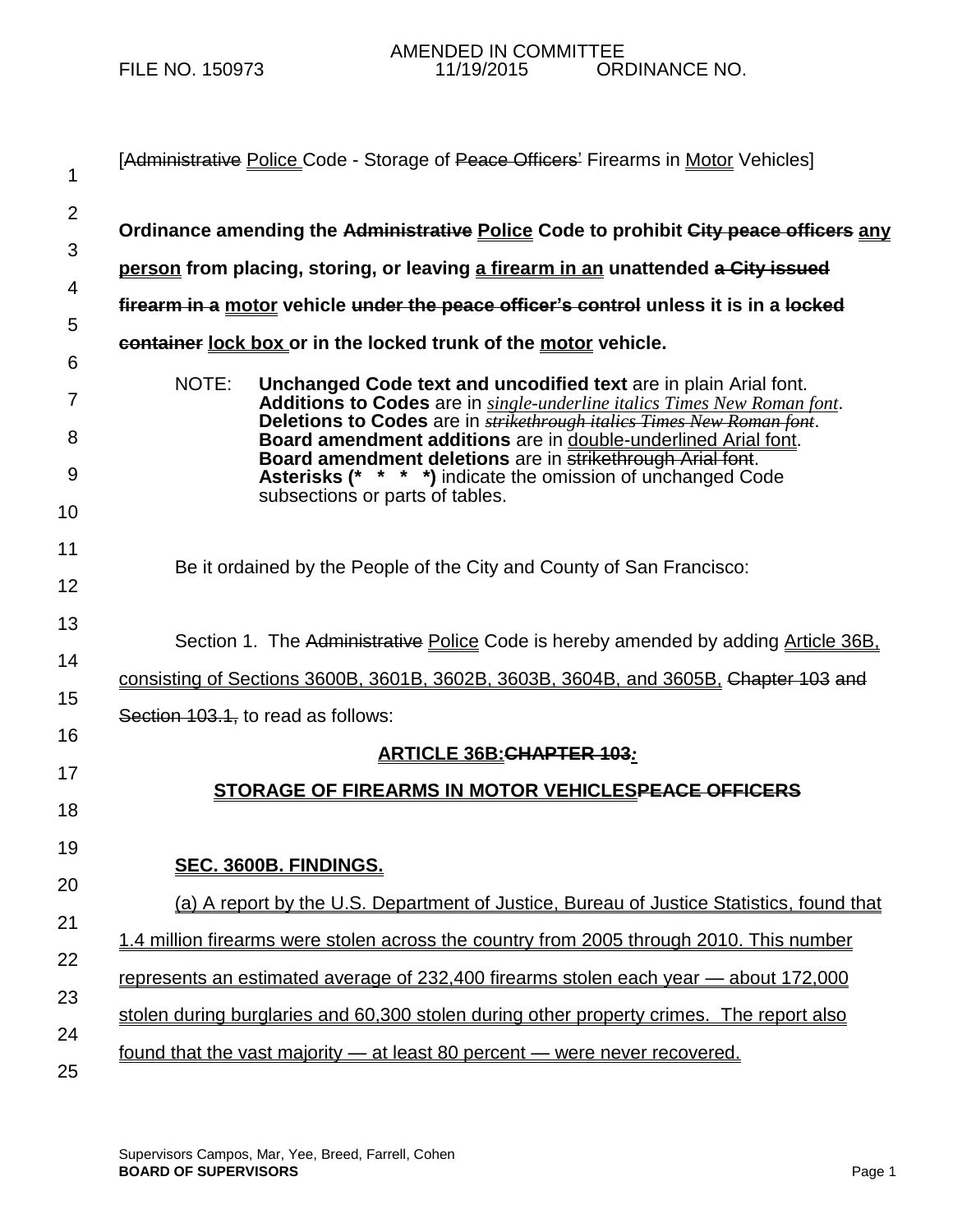| 1              | (b) Auto burglaries in dense urban areas are on the rise, and San Francisco has seen                |
|----------------|-----------------------------------------------------------------------------------------------------|
| $\overline{2}$ | an absolute explosion of auto burglaries. According to the San Francisco Police Department's        |
| 3              | crime data, an alarming 47 percent spike in San Francisco car burglaries has occurred in the        |
| 4              | first half of this year. From the beginning of January through the end of June of 2015 there        |
| 5              | have been 11,917 reported vehicle burglaries in the City and County of San Francisco. That          |
| 6              | same number during the same time period escalated 62 percent from 2013. And it has                  |
| 7              | skyrocketed to 171 percent from 2010, a year that saw 4,396 reported vehicle burglaries             |
| 8              | between January and the end of June.                                                                |
| 9              | (c) Recently, auto burglaries in the San Francisco Bay Area have resulted in the theft of           |
| 10             | firearms from vehicles. In July, a San Francisco resident was killed by someone using a             |
| 11             | handgun stolen four days earlier from a federal agent's car in downtown San Francisco. In           |
| 12             | August, a firearm was stolen from the UC Berkeley Police Chief's vehicle at Point Isabel            |
| 13             | Regional Shoreline in Richmond, California. In October of 2015, a gun was stolen from a             |
| 14             | <u>California Highway Patrol officer's vehicle in the South of Market area of San Francisco. In</u> |
| 15             | the same month, three individuals were charged with murdering a woman in Golden Gate                |
| 16             | Park and a second victim in Marin using a handgun stolen from a car at Fisherman's Wharf.           |
| 17             | In late October, police officials recovered two stolen guns from cars in the home of a              |
| 18             | suspected serial auto burglar.                                                                      |
| 19             | (d) These recent auto burglaries resulting in the theft of firearms have been from                  |
| 20             | unattended vehicles. The City and County of San Francisco finds that it has a strong local          |
| 21             | interest in preventing the theft of firearms from unattended vehicles and that requiring            |
| 22             | reasonable measures to secure firearms left in attended vehicles will reduce gun thefts and         |
| 23             | prevent guns from falling into the hands of criminals.                                              |
| 24             |                                                                                                     |
| 25             |                                                                                                     |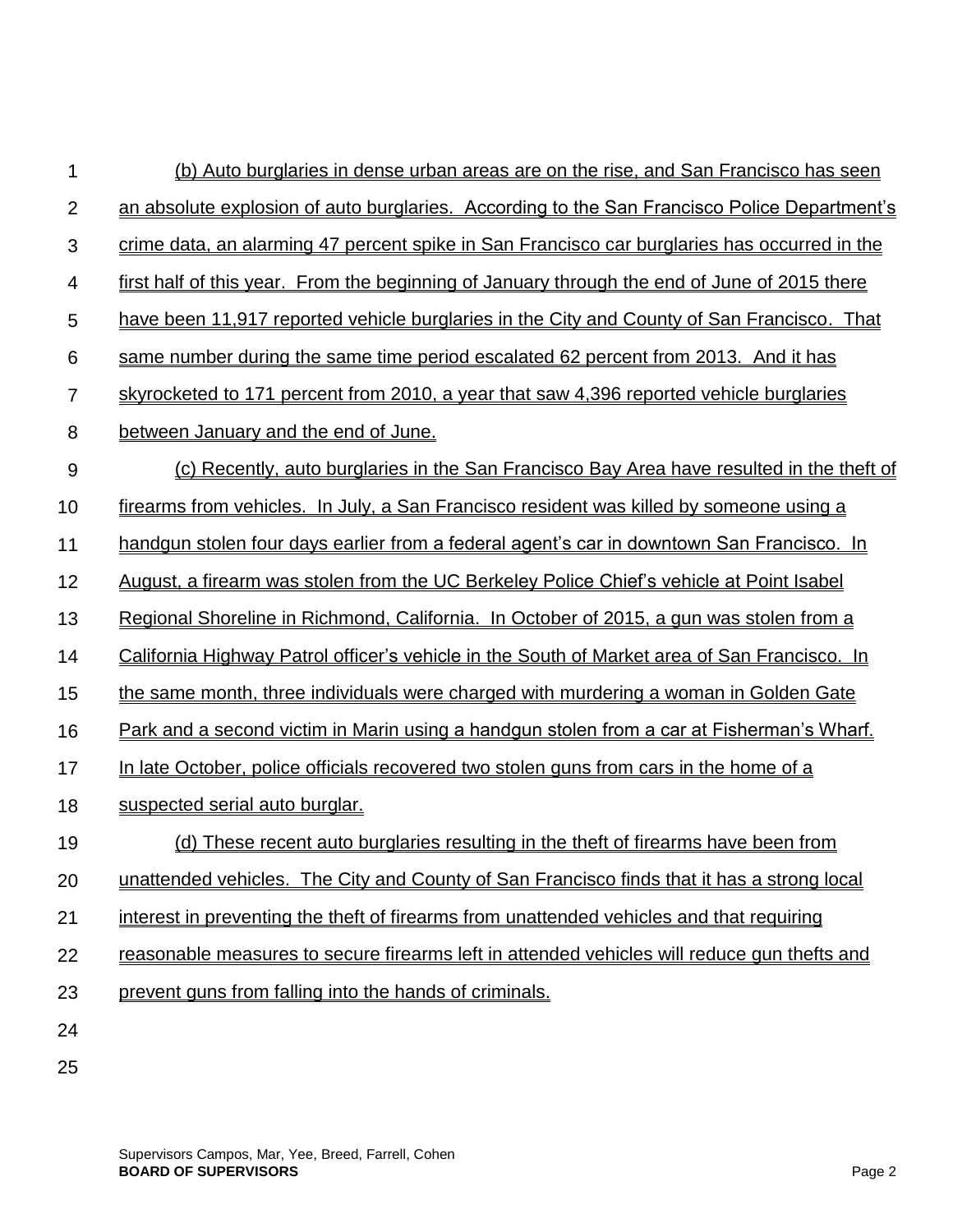| 1              | SEC. 3601B. DEFINITIONS.                                                                          |
|----------------|---------------------------------------------------------------------------------------------------|
| $\overline{2}$ | "Firearm" means a Firearm as defined in California Penal Code section 12001, as                   |
| 3              | amended from time to time.                                                                        |
| 4              | "Lock box" means a container that is listed on the California Department of Justice               |
| 5              | Bureau of Firearms roster of approved firearm safety devices.                                     |
| 6              | "Motor Vehicle" means a vehicle as defined in California Vehicle Code section 415, as             |
| 7              | amended from time to time.                                                                        |
| 8              | "Trunk" means a fully enclosed compartment that is separate from the main cabin of                |
| 9              | the Motor Vehicle.                                                                                |
| 10             | "Unattended" means that a person aged 18 or over is not present in the Motor Vehicle.             |
| 11             | SEC. 103.1. STORAGE OF CITY-ISSUED PEACE OFFICER FIREARMS IN                                      |
| 12             | <b>PRIVATE VEHICLES.</b>                                                                          |
| 13             | SEC. 3602B. STORAGE OF FIREARMS IN MOTOR VEHICLES.                                                |
| 14             | (a) A peace officer employed by the City and County of San Francisco may not place,               |
| 15             | store, or leave unattended a City-issued firearm in any vehicle that is under the peace officer's |
| 16             | control or direction, except the firearm may be placed:                                           |
| 17             | (a) No person may place, store, or leave a Firearm in an unattended Motor Vehicle                 |
| 18             | unless the Firearm is stored:                                                                     |
| 19             | (1) In a locked container in the trunk of the vehicle as defined in California                    |
| 20             | Penal Code section 16850, as amended from time to time; or                                        |
| 21             | (2) In a trunk that is fully enclosed with a compartment that is separate from the                |
| 22             | main cabin of the vehicle and locked by a secure locking device as defined in California Penal    |
| 23             | Code section 16860, as amended from time to time.                                                 |
| 24             | (1) in a locked Trunk of a Motor Vehicle, provided that the automatic Trunk                       |
| 25             | release in the main cabin of the Motor Vehicle is disabled; or                                    |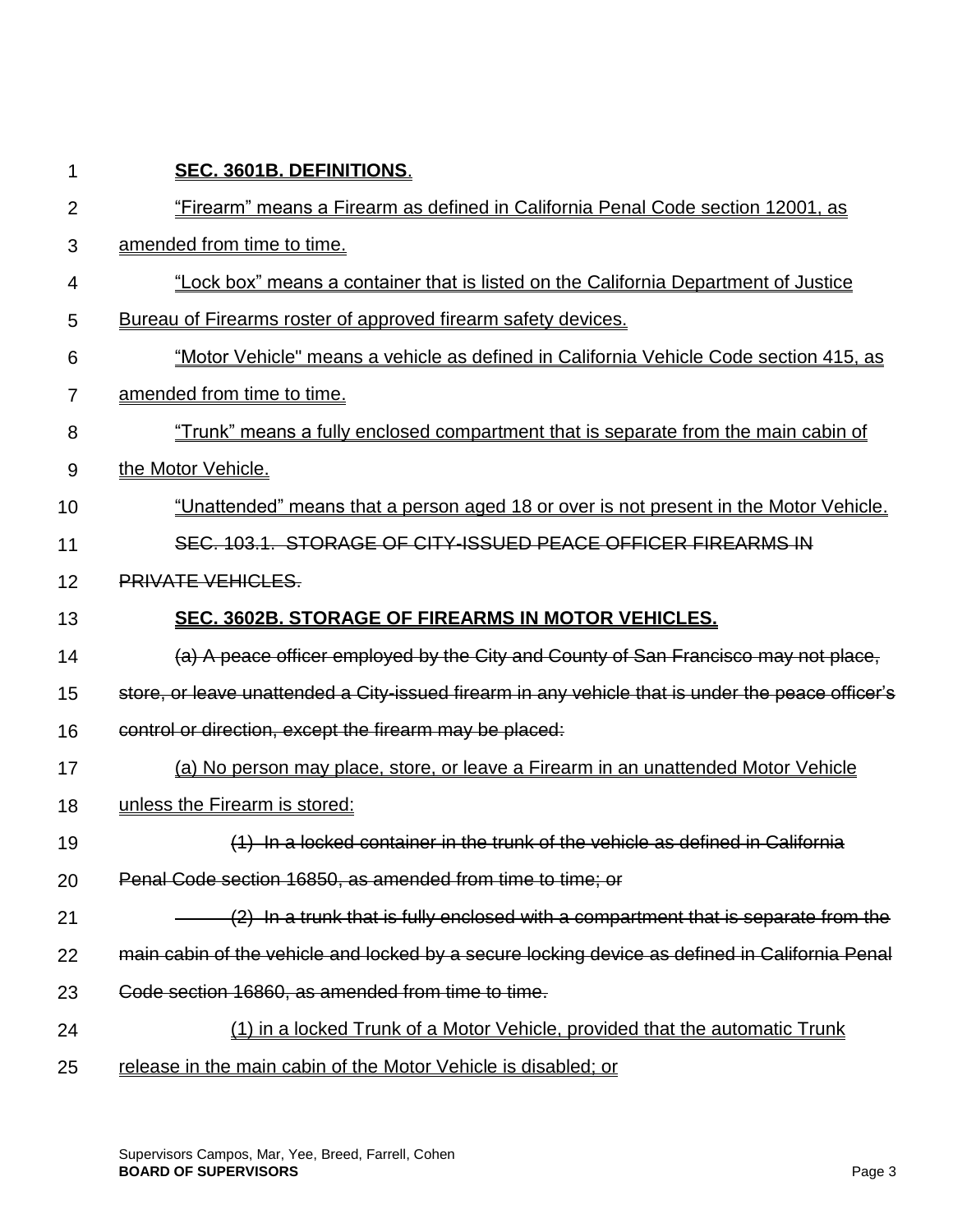| 1              | (2) in a Lock Box that is permanently affixed to the Trunk of a Motor Vehicle,                     |
|----------------|----------------------------------------------------------------------------------------------------|
| $\overline{2}$ | provided that the Lock Box is locked; or                                                           |
| 3              | (3) for Motor Vehicles with four or more wheels and lacking a Trunk, in a Lock                     |
| 4              | Box that is permanently affixed to the Motor Vehicle and underneath a seat, or covered, or         |
| 5              | otherwise outside the view of the public, provided that the Lock Box is locked; or                 |
| 6              | (4) for Motor Vehicles with fewer than four wheels, in a Lock Box that is                          |
| 7              | permanently affixed to the Motor Vehicle, provided that the Lock Box is locked.                    |
| 8              | (b) This requirement applies to privately-owned vehicles and is in no way intended to              |
| 9              | conflict with the applicable City department's rules governing the storage of firearms in City-    |
| 10             | owned vehicles or vehicles under their control. To the extent there is a conflict between the      |
| 11             | laws or rules, the more stringent requirement shall govern.                                        |
| 12             | (b) Notwithstanding subsections (a)(1), (a)(2), (a)(3), and (a)(4) no person may place,            |
| 13             | store, or leave a Firearm overnight in an unattended Motor Vehicle.                                |
| 14             | (c) This Article 36B section is not intended to conflict with applicable State or federal law, if  |
| 15             | any.                                                                                               |
| 16             | $(d)$ This Article 36B is intended to apply to all Motor Vehicles within the City and County       |
| 17             | of San Francisco. Notwithstanding the foregoing sentence, nothing in this Article 36B shall        |
| 18             | apply to on-duty peace officers employed by jurisdictions other than the City and County of        |
| 19             | San Francisco or to federal officers or military personnel who are acting within the scope of      |
| 20             | their authority and discharging their official duties. To the extent this Article conflicts with a |
| 21             | City department's rules governing the storage of firearms in City-owned Motor Vehicles or          |
| 22             | other Motor Vehicles under the department's control, the more stringent requirement shall          |
| 23             | govern.                                                                                            |
| 24             |                                                                                                    |
|                |                                                                                                    |

## 25 **SEC. 3603B. PENALTY.**